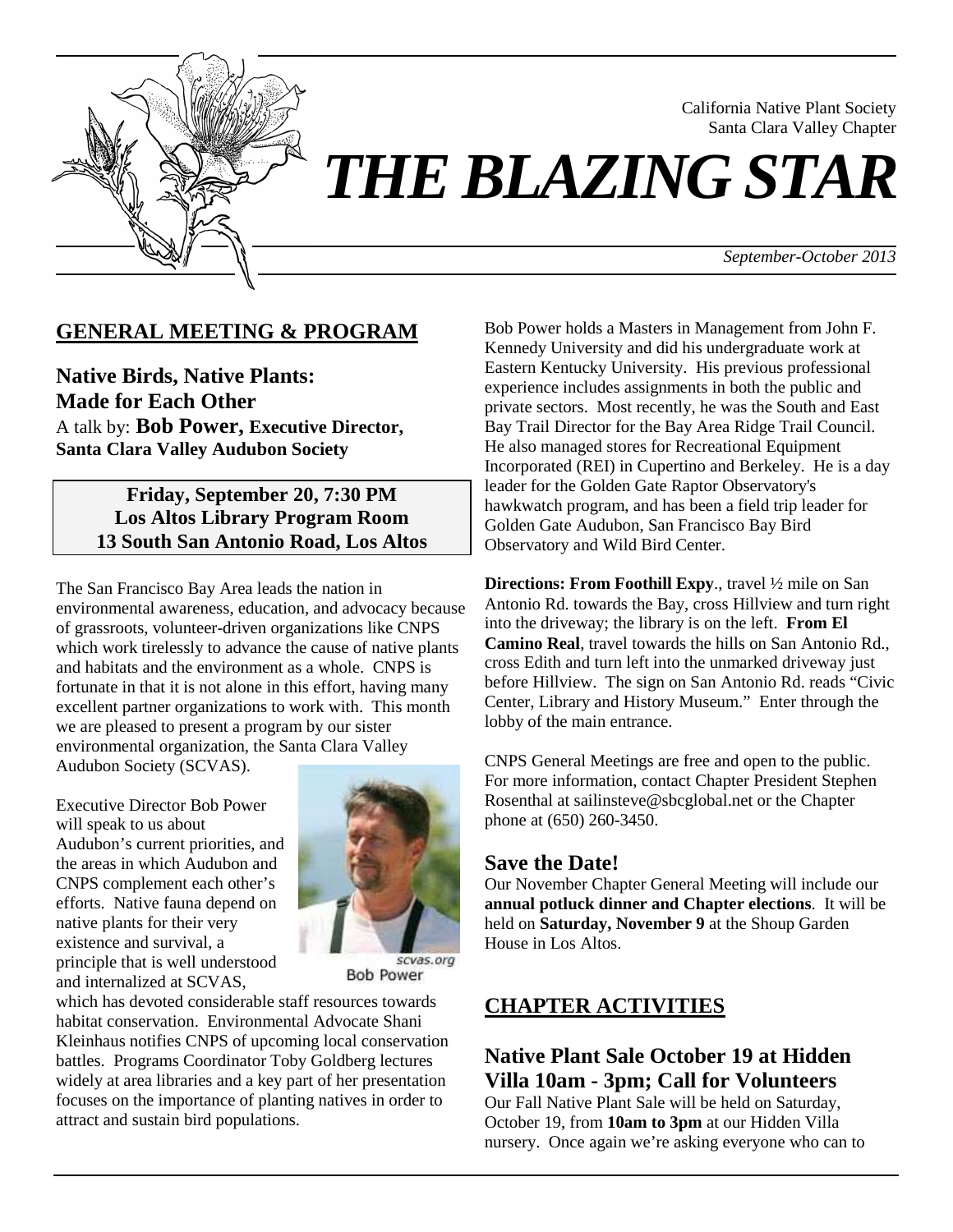come and help with the sale. Most of the jobs listed below don't require expert knowledge of plants, and **you can choose to work one or two hours** or all day.

Before the sale, you may help prepare the nursery at three special nursery workdays, including labeling plants and weeding the garden outside the nursery. We'll work from **10am to 1pm** on **Wednesday, Thursday, and Friday, October 16, 17 and 18.** On the day of the sale, we will need people to:

- Help set up before the sale (**starting at 8am**)
- Place road direction signs on roads to the sale (**8am**) & retrieve the signs after the sale
- Help with parking in the morning
- Answer customers' questions about the plants and help them decide which plants to purchase
- Write up the sales tags before customers go to the cashiers to pay for their plants
- Work as cashiers
- Help customers take their purchases to their cars and bring back the wagons and carts to the nursery
- Help clean up after the sale (**3-4pm**)

The plant sales are always lots of fun to work at, and we provide **lunch** to volunteers. To volunteer on sale day please contact:

**Horticultural consultation**: Ray Deutsch (650) 365-6136, ray.deutsch@yahoo.ca **Writing sales tags & cashiering**: Georgia Stigall (650) 941-1068, georgiastigall@yahoo.com **Parking director**: Stephen Buckhout (408) 255-6233, yscottie@pacbell.net **Miscellaneous**: Melanie Cross (650) 947-1325 or Melanie@pcross.com; Jean Struthers (650) 941-2586 or JeanStruthers@att.net.

#### Our nursery workdays are from **10am to 1pm on Wednesdays and Thursdays**. After the sale, our workdays switch to winter hours, which are **noon to 3pm**.

**Directions**: Hidden Villa is located on Moody Road west of Foothill College. From I-280 in Los Altos Hills, take the Moody Road exit and head west. Two miles west of Foothill College, look for the Hidden Villa sign and driveway on the left. Proceed over the bridge, and drive about ¼ mile to the large parking lot on the right. The Native Plant Nursery is at the greenhouse just beyond the visitor center. On the day of the plant sale, follow the directions of the parking monitors as to where to park.

#### **Gardening with Natives**

Gardening with Natives (GWN), a special interest group within the Chapter, includes a mix of landscape architects, designers, seasoned native plant gardeners and beginners. It offers many talks throughout the year which are free and open to all.

This year's theme is *Native Plant Vignettes*, where monthly presenters share tips on designing discrete areas of your garden, such as parking strips or meadows. **Four talks are scheduled during September and October,** so please spread the word.For more information, visit **www.GardeningWithNatives.com**.

These programs are made possible by volunteers, who help with program logistics, and by co-sponsoring libraries. If you would like to help organize similar programming at a library near you, contact arvind.kumar@cnps.org.

#### **Landscaping on Slopes with California Native Plants, a talk by Chris Todd**

#### **Tuesday, September 3, 7:00-8:30 PM, Saratoga Library 13650 Saratoga Ave., Saratoga (408) 867-6126**

Are you gardening on a hillside and frustrated with the challenges you face? Come learn the basics of fire safety, planting, irrigating, draining, and controlling critters on slopes. Get tips on how to avoid pitfalls that you wouldn't face on flatlands. Hear some surprising new things you should know about fire and native plants versus non-native plants. Learn the benefits of California natives over exotic plants on our beautiful California hills.

**Chris Todd** of Garden Escapes by Chris Todd has been designing sustainable, drought-tolerant, and native gardens since 2000, after earning a degree in horticulture and landscape design from Foothill College Horticulture program. Native plants are a major part of her waterefficient landscapes, as well as client education on managing their environment in a healthier way. Chris lectures on California native plants, water-efficient landscape ordinances, and soil for various organizations throughout the Bay Area.

**Converting a Lawn to a Native Plant Garden, a talk by Deva Luna** 

**Thursday, Sep. 19, 7:00-8:30 PM, Morgan Hill Library 660 West Main Ave., Morgan Hill (408) 779-3196**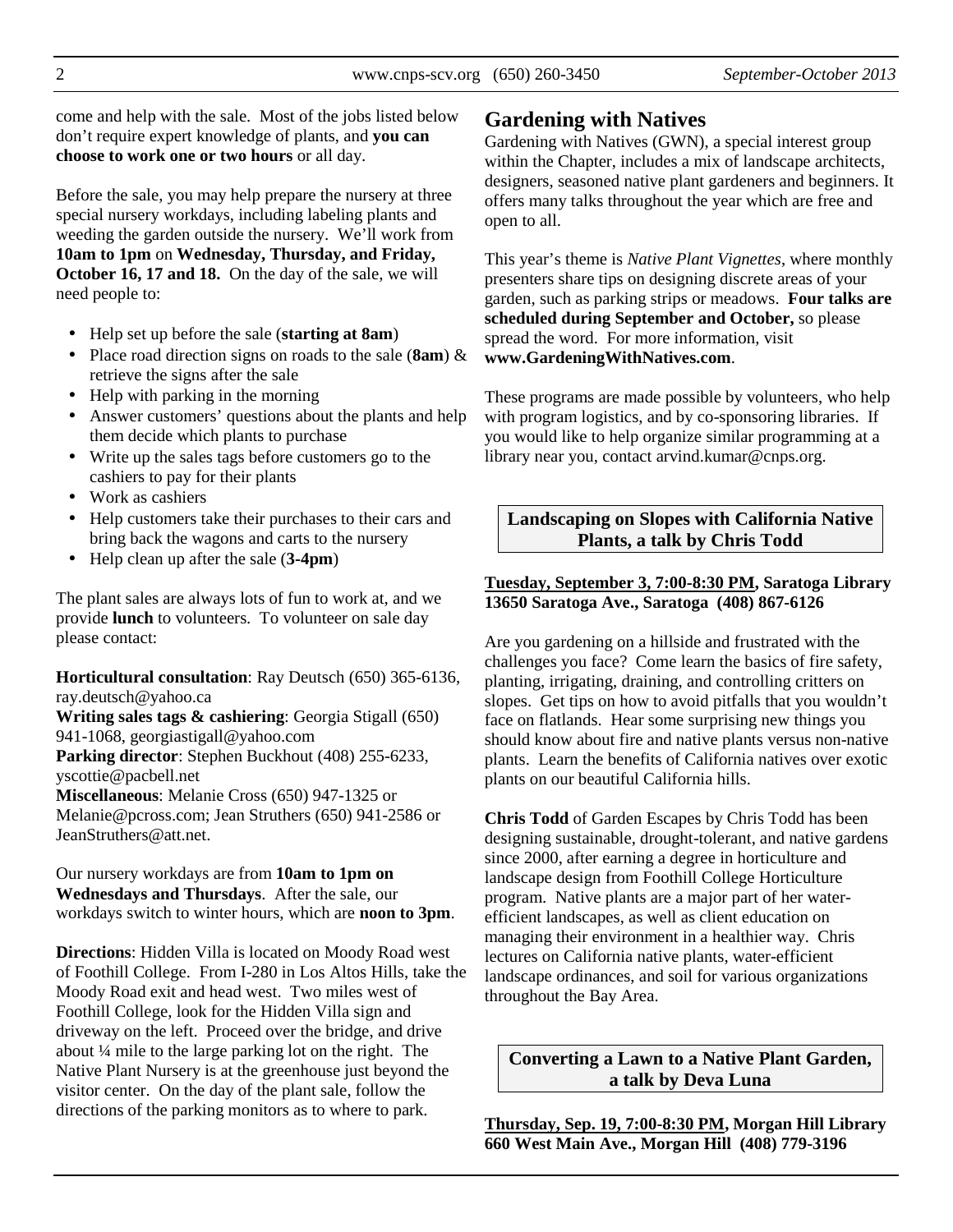Tired of your lawn, but don't know what to put in instead? Come to this talk and be inspired to create a beautiful garden - without mowing or fertilizing! See a variety of no-lawn landscaping styles and ideas, get professional landscaping tips on removing a lawn, using native lawn alternatives, and sheet mulching to prevent weeds in your new garden, all while having fun.

**Deva Luna** is a sustainable and Bay Friendly-certified landscape designer who has been teaching and speaking about horticulture for 15 years. She has a degree in "Plants and Art" and works for EarthCare Landscaping in Cupertino. Her passions include California native plants, greywater, edible landscaping, herbs, and "quirky yard art."

**Gardening, Cooking, & Healing with Native Plants of California, a talk by Alicia Funk** 

#### **Monday, Sep. 23, 10:00-11:30 AM, Woodside Library 3140 Woodside Road, Woodside (650) 851-0147**

The native people of California lived sustainably for thousands of years by using California native plants. The author of the landmark new book *Living Wild: Gardening, Cooking and Healing with Native Plants of California*, will show you how to grow, harvest, and incorporate California native plants into your day-to-day life. Snacks will be available to sample.

**Alicia Funk** has an MBA and 20 years of expertise in the field of natural living and wellness. She is the editor of six books, including *The Botanical Safety Handbook*, *Herbal Medicine*, *The Expanded Commission E Monographs* and *The ABC Clinical Guide to Herbs*. **Note that this is a morning meeting!**

#### **Native Gardens to Attract Butterflies and Other Pollinators, a talk by Nancy Bauer**

#### **Wed, October 16, 7:00-8:30 PM, Campbell Library 77 Harrison Ave., Campbell (408) 866-1991**

Nancy Bauer jumpstarted her journey into California natives when well-known San Francisco butterfly gardener Barbara Deutsch shared compelling stories and images of vibrant gardens alive with butterflies and other pollinators. Native plants are key to supporting monarchs and other lepidopteras and can be reliable, no-care treasures that benefit local ecology as they beautify your garden.

**Nancy Bauer** has taught classes for the San Francisco Botanical Garden, UC Davis Master Gardener Program, National Wildlife Stewardship Program, and numerous other garden and nature organizations throughout the Bay Area. She is author of *The Habitat Garden Book: Wildlife Landscaping for the San Francisco Bay Region*.

### **Keying with Natives**

Join us as we learn and practice methods of identifying the native plants of our region (aka keying). From beginners to more advanced, there are challenges for all. Bring in plant samples if you have some or just come and work with the materials provided. We discuss the various plant books and practice keying with them. Microscopes are also available.

The next meeting dates will be **Fridays**, **August 30, September 27 and October 25, from 6:30pm to 8:30pm**. We meet at the Peninsula Conservation Center (PCC), 3921 E. Bayshore Road in Palo Alto. For more information, please contact Dave "Tex" Houston at 350co2now@gmail .com or (650) 303-2777; or Sally Casey at (408) 377-0989.

**Directions to PCC:** From Highway 101, take the "San Antonio North" exit, get immediately into the left-hand turn lane, and turn LEFT onto East Bayshore. This will curve around to the left, then right. Turn right on Corporation Way. Then turn into the first driveway on your left, which leads to the PCC parking lot. The meeting rooms are on the first floor.

#### **Conservation Committee: LIVeCoRPs**

It has been a busy two months for LIVeCoRPs (our Conservation Committee). Committee members have been involved in our usual diverse range of projects including a restoration project in Alum Rock Park that involves propagating, weeding and planting (and soliciting volunteers); working with a company on expanding their use of native plants in the landscaping plans of their new campus; consulting with our two local Open Space Districts



Congdon's tarplant (Centromadia parryi ssp. congdonii) at Sunnyvale Baylands Park

in their multi-year visioning process; commenting on Environmental Impact Reviews (EIRs) for proposed building projects and working together with other environmental organizations and a city on improving the habitat value of a proposed mitigation project.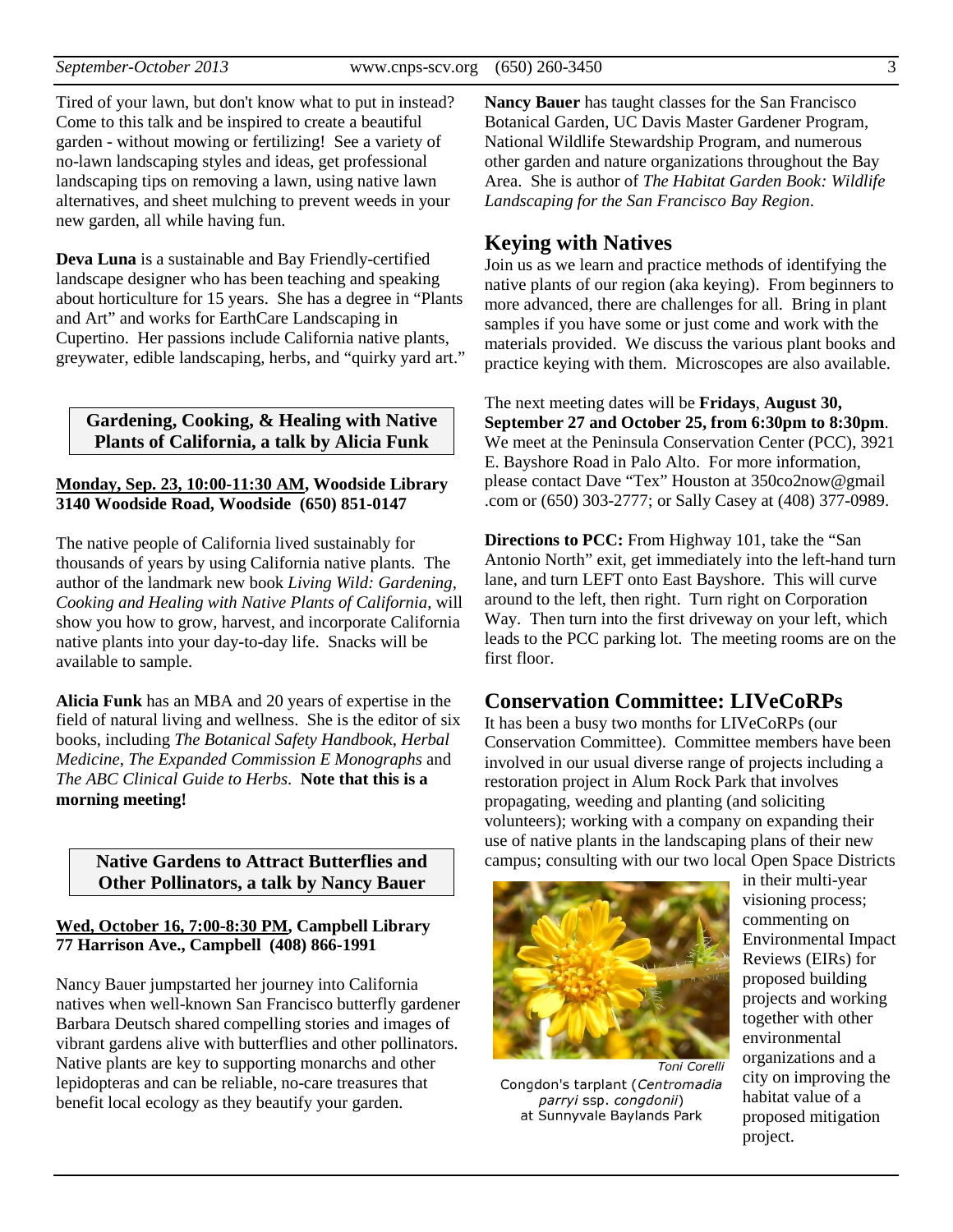Our rare and endangered plant surveyors had an especially productive time. Please see the Rare Plant News article, next in this newsletter, for an exciting update.

We are a dedicated and enthusiastic bunch. We meet on the **third Tuesday** of the month, **7pm** at the Peninsula Conservation Center in Palo Alto (PCC). Our next meetings will be **September 17 and October 15**. Please come join us.

For questions, comments or concerns, please contact LIVeCoRPs Chair Linda Ruthruff at ldrruff@hotmail.com. For **directions** to the PCC, please see the Keying with Natives article above.

# **RARE PLANT NEWS**

# **Rare discoveries in Santa Clara County**

Tarplant is a rather unappealing name for a little yellow composite and its other common name, spikeweed, does not sound any better. Congdon's tarplant (*Centromadia parryi*



1B.2 are rare plant classifications from the CNPS Inventory of Rare and Endangered Plants. The number 1 after the decimal point in 1B.1 means "seriously endangered in California." For more information visit **www.cnps.org/cnps/ rareplants/ranking.php**.

Botanist Toni Corelli conducts our rare plants training. She may be reached at corelli@coastside.net or

Volunteers surveying for Congdon's tarplant at Sunnyvale Baylands Park August 2, 2013

ssp. *congdonii* 1B.1) is considered seriously endangered in California, and especially so in Santa Clara County. The reason is that it grows near the Baylands where demand for land is great. Several large developments have resulted in loss of habitat for the tarplant. As a result, the Chapter's rare plant hunters have made surveying for the plant a priority. On August 2 volunteers Toni Corelli, Janell Hillman, Ann Lambrecht, Zsuzska Nagyfejeo, Woody Collins and Don Mayall gathered to look for the Congdon's tarplant at Sunnyvale Baylands Park.

The park was thought to contain the only remaining population of this species in Santa Clara County. In 2001,

# **CHAPTER SERVICE OUTINGS**

# **Habitat Restoration at Edgewood Park**

Come help remove non-native weeds from Edgewood Park and provide critical habitat for the endangered species.

(650) 726-0689.

- Our **9am Friday** sessions run year round.
- **5:30pm Wednesday** sessions continue through Daylight Savings Time. That means our last Wednesday weeding session will be October 30.

Chapter members had counted 8,000 Congdon's tarplant there. On the 2nd of August we counted more than 6,000 at the same location.

Then Janell Hillman, a Santa Cruz Chapter member, told us she had seen what she believed was a population of Congdon's tarplant at the end of the runway at the Palo Airport and led our survey crew to that location. The Congdon's tarplant was inside a chain-link fence, but close enough to identify. This is a brand new location for the county, and now we have two thriving populations in Santa Clara County.

Earlier in the month, Janell had electrified us with her discovery of San Joaquin spearscale (*Atriplex joaquiniana* 1B.2) by Soap Lake on the southern boundary of Santa Clara County. This plant had not been seen at this location since 1896! This occurrence is on the Santa Clara County rare plant list, though Janell thought this particular sighting was just across the line into San Benito County.

The watchful eyes of rare plant volunteers and other chapter members have made this a great year for the documentation of some of our rarest



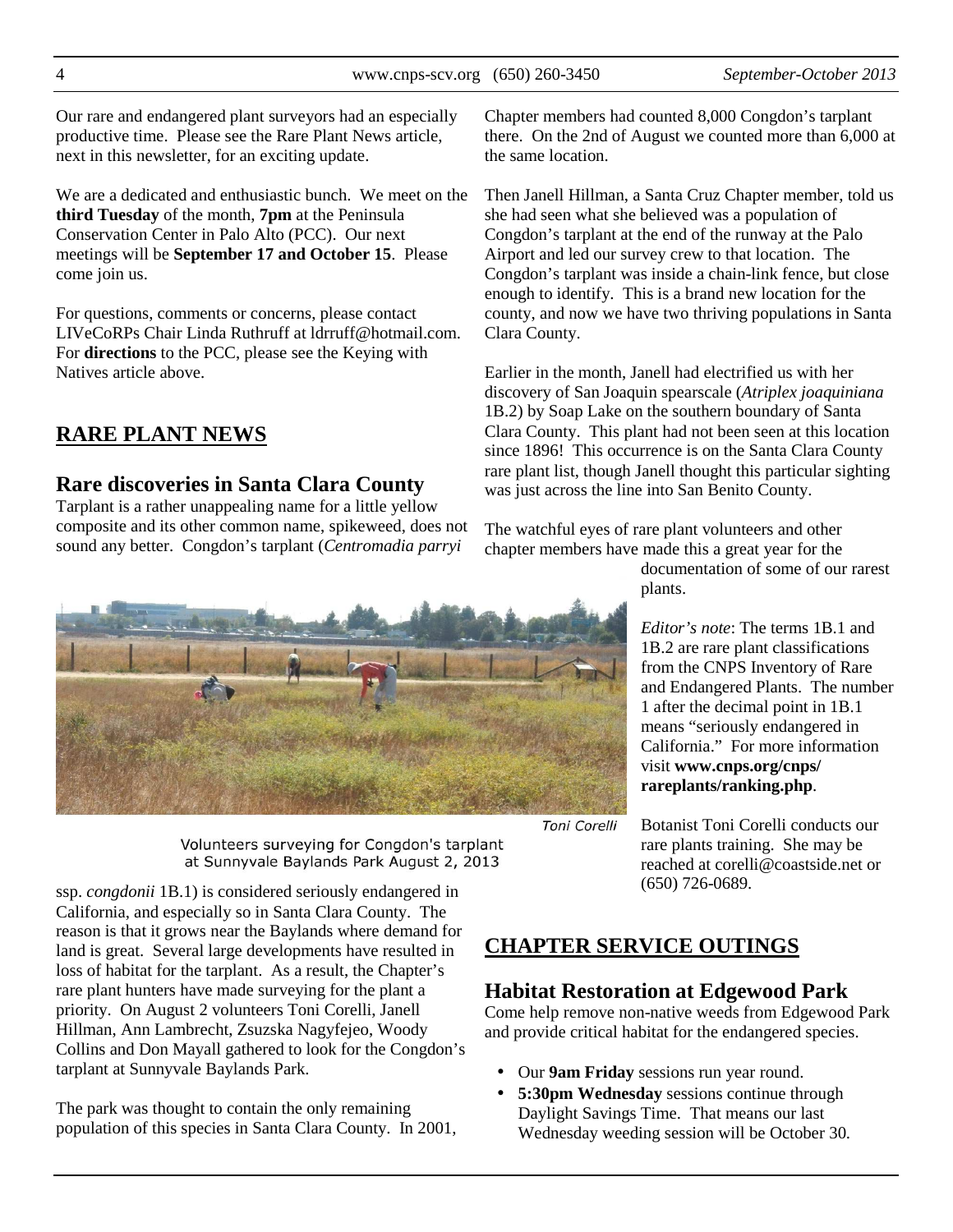• Our season's last **9am Saturday** session will be **September 28** -- meet at the West Kiosk.

For Edgewood Weed Warrior schedules, meeting places, and other details, visit **edgewood.thinkersrus.net**; contact Paul Heiple at (650) 854-7125 or pheiple@gmail.com; email John Allen at jcakwa@comcast.net for Friday info; or contact EWW program chair Drew Shell at shell@corp.webtv.net for Wed/Sat information.

# **CHAPTER FIELD TRIPS**

Chapter field trips are free and generally open to the public. They are oriented to conservation, protection and enjoyment of California native plants and wildlife, and we adhere to all rules and guidelines for the lands on which we are visiting.

**In our region it is very important to be prepared for hiking on rugged and steep terrain, wide temperature ranges and rapidly changing conditions at any time of year. All participants should wear sturdy footwear and carry sufficient water, sun protection, food, clothing layers, personal first aid and other supplies you may need. If you have any questions about your ability to participate in a particular field trip, please contact the trip leader in advance.** 

**Sun Sep 15 Sharsmith Herbarium 9:30am - Noon**  Join Curator Toni Corelli to visit the Carl W. Sharsmith Herbarium at San Jose State University, along with Assistant Curators Teri Barry and Lars Rosengreen.

The herbarium is named for botanist Carl Sharsmith, who started the herbarium and collected and mounted over 15,000 specimens. On display will be a selection of herbarium sheets showing specimens collected in our area. Learn how the collection is cared for and how to mount plant specimens that can be added to the collection. Afterwards we will visit the native garden outside Duncan Hall.

**Directions/Location/Parking**: Duncan Hall, on East San Salvador St. between 4th and 7th Street. in downtown San Jose. The herbarium is in Room 345. The closest parking is on the street (read signs to see parking limits) or pay for parking at the 4th (West) or 7th (South) Street Garages. Duncan Hall is located between those two parking structures. For map visit **www.sjsu.edu/map/interactive/**.

The trip is limited to 20 people, so **sign up** with Toni Corelli at corelli@coastside.net or (650) 726-0689. For more about the herbarium and to search for specimens visit **www.sjsu.edu/herbarium/**.

#### **Sun Sep 29 Monte Bello Open Space Preserve (Skyline-west of Palo Alto) 9:30am - 2pm**

Take a fall stroll with leaders Michael Yantos and Carolyn Dorsch. We will do a 3.7 mile loop, observing the seasonal changes as we pass through oak and madrone woodlands. The preserve has an abundant variety of mature oaks: both the valley oak and the Oregon oak are present here, as well as canyon live oak, interior live oak, and tan oak. We'll look for a variety of understory shrubs among the bays and big leaf maples. Hopefully we'll catch the beginning of the fall color season.

The trails are in good condition, with some moderate elevation gains, but we will go at a leisurely pace. We will have a lunch stop. Be sure to bring water and wear good hiking shoes.

**Directions:** Meet at the Preserve's main entrance on Page Mill Rd., 7 miles west of I-280 and 1.5 miles east of Skyline Blvd. The entrance is on the left (east) side of the road as you drive up from the valley. For more information about Monte Bello Open Space Preserve please visit **www.openspace.org/preserves/pr\_monte\_bello.asp**

To sign up for the hike, or for any questions, contact Carolyn Dorsch at cdorsch1@aol.com or (650) 804-6162 (eves); or Michael Yantos at (650) 743-2807.

#### **Sat Nov 2 Crystal Springs Watershed 8:30am – 4pm**

Join leaders Jake Sigg and Ken Himes in this joint CNPS Yerba Buena/Santa Clara Valley Chapter trip. We have designed this trip to combine sightseeing with working. Lots of sightseeing, only a couple hours working.

The grasslands/wildflower areas in the coast ranges are disappearing. In the absence of the frequent burning practiced by the native peoples, most grassy areas proximate to the coast are converting to shrubs or forests. We owe so many of our coastal wildflower areas to the frequent burning by the natives and we are now gradually losing them because there is no substitute technology for preserving them, now that prescribed fire is no longer possible. The loss of these coastal prairies would be tragic, as they harbor a great variety of wildflowers in a matrix of many species of perennial bunchgrasses. Many animals like hawks, owls, and coyotes need these open foraging grounds.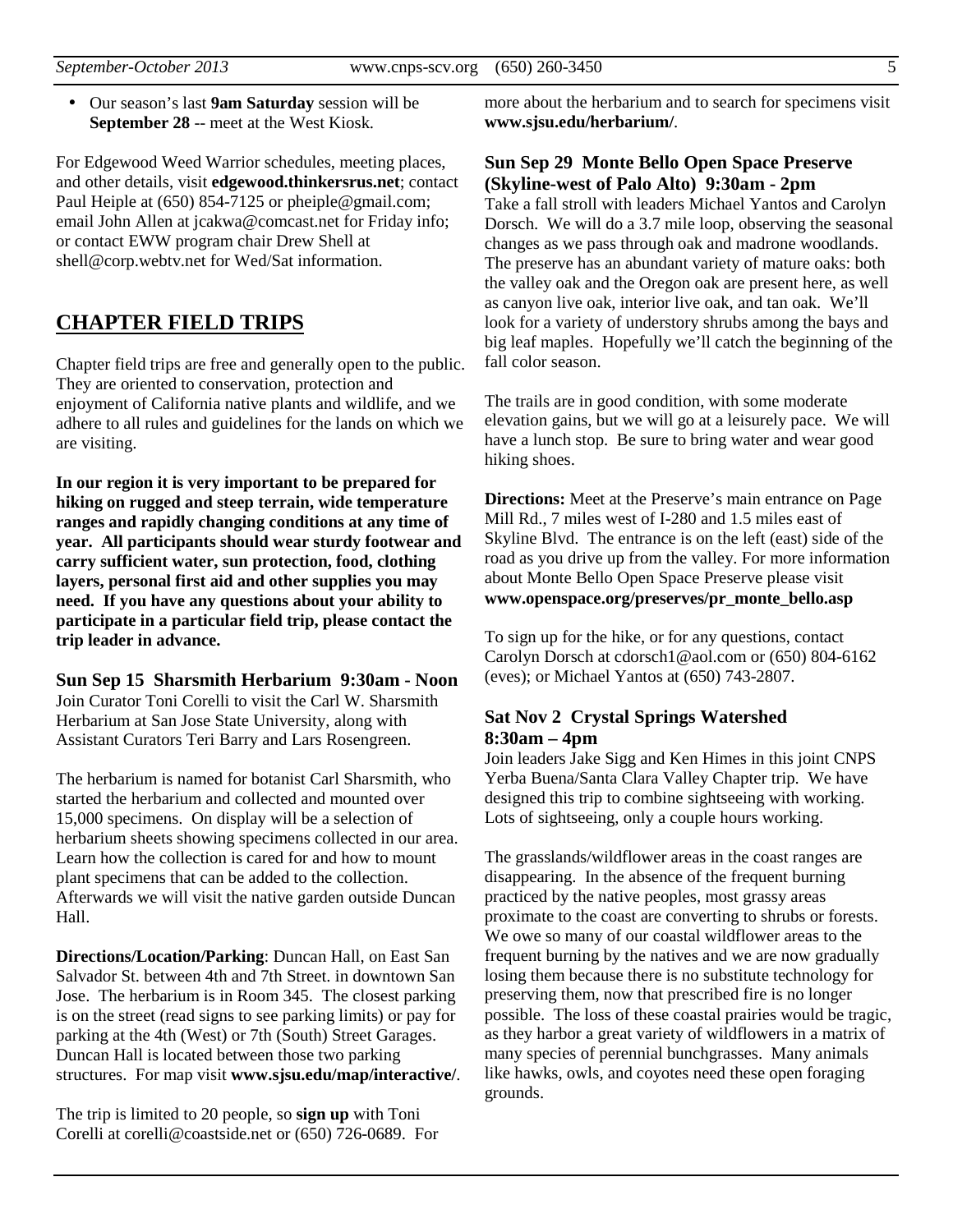We expect to spend one or two hours cutting down small bushes encircling these postage-stamp-sized areas, pushing their perimeters back a few feet. Then we'll strike out on a six-mile roundtrip hike along Pilarcitos Creek to see the historic old Stone Dam. Even late in a dry year there is much to see in this fog-influenced area.

Tools and gloves will be supplied; bring lunch and lots of liquids. We expect this to be a rewarding day.

The trip is limited to 20 people. **To save your spot** and for directions to the meeting place please RSVP by email to jakesigg@earthlink.net, or call him at (415) 731-3028. The following Saturday, Nov 9, will be a rain date.

# **GOING NATIVE GARDEN TOUR 2014**

# **Submit Your Garden**

Since 2003, the Bay Area's pioneering native garden tour has showcased gardens featuring California native plants. Each tour features 40-70 gardens, most of them private home gardens, which are open on tour day in a do-ityourself, open house format. The gardens on the tour demonstrate reduced water use, reduced chemical and pesticide use, improved habitat, and the unique aesthetic appeal of gardens designed with California native plants.

If you live in Santa Clara County or San Mateo County, and California native plants are a significant percentage (50% or more) of your garden, we invite you to submit your garden for inclusion in the **Going Native Garden Tour 2014, which will be held April 26 and 27**. Northern gardens will be open on the 26th and southern gardens on the 27th. You can submit your garden by visiting **www.goingnativegardentour.org** and clicking on the link on the home page for garden submissions.

# **ANNOUNCEMENTS**

*News and Activities from Other Organizations*

# **Sierra Foothills Chapter Hosts Gardening with Natives Symposium Sat Sep 14**

The Sierra Foothills Chapter of CNPS is hosting a symposium focused on growing native plants in the home landscape on Saturday, September 14 in the Mother Lode community of Sonora. The keynote speaker will be seed producer and author Judith Larner Lowry. Other speakers include Julie Serences, an expert on pollinators; Mary

Anderson, who is a retired nursery owner and consultant; and author Helen Popper.

For more information about the symposium, see the event listing and link to PDF brochure at **www.cnps.org/cnps/ horticulture/calendar/event\_single.php?item\_id=427**. Or contact Patti Hohne at (209) 753-4313 or phohne@gmail.com.

# **CHAPTER OFFICERS FOR 2013**

We have several open Board and Committee Chair positions, and we would like to get more help with our Program Committee, Publicity Committee and Going Native Garden Tour Committee. For more information, or to volunteer in other ways, such as by running for a Chapter Office in 2014, please contact any of the officers listed below.

| <b>Title</b>     | <b>Name</b> | <b>Phone</b> | <b>Email</b>   |
|------------------|-------------|--------------|----------------|
| <b>President</b> | Stephen     | (408)        | sailinsteve@   |
|                  | Rosenthal   | 923-6562     | sbcglobal.net  |
| <b>Vice</b>      | Madeline    | (408)        | madelinemorrow |
| <b>President</b> | Morrow      | 741-1150     | @earthlink.net |
| <b>Recording</b> | Radhika     | (650)        | rthekkath@     |
| <b>Secretary</b> | Thekkath    | 473-1537     | yahoo.com      |
| <b>Treasurer</b> | Dee Wong    | (650)        | dee@thevillage |
|                  |             | 670-7797     | gardener.com   |
| Past             | Arvind      | (408)        | arvind.kumar@  |
| <b>President</b> | Kumar       | 715-7020     | cnps.org       |

To join our Chapter email list please use the signup link at the bottom of our Chapter home page at **www.cnps-scv.org**.

# **Save a Tree!**

CNPS members can log in to **support.cnps.org** and edit their profile to receive this newsletter by email only. Look for "Chapter Newsletter" at the bottom of "My Profile."

Current and past Blazing Star newsletters are always online at the Chapter website's newsletter page: **www.cnpsscv.org/index.php/blazing-star-newsletter**.

# **DEADLINE FOR THE NEXT** *BLAZING STAR*

# **Saturday, October 5, 2013**

**Email: mattsson@surfpix.net Phone: (408) 255-3767**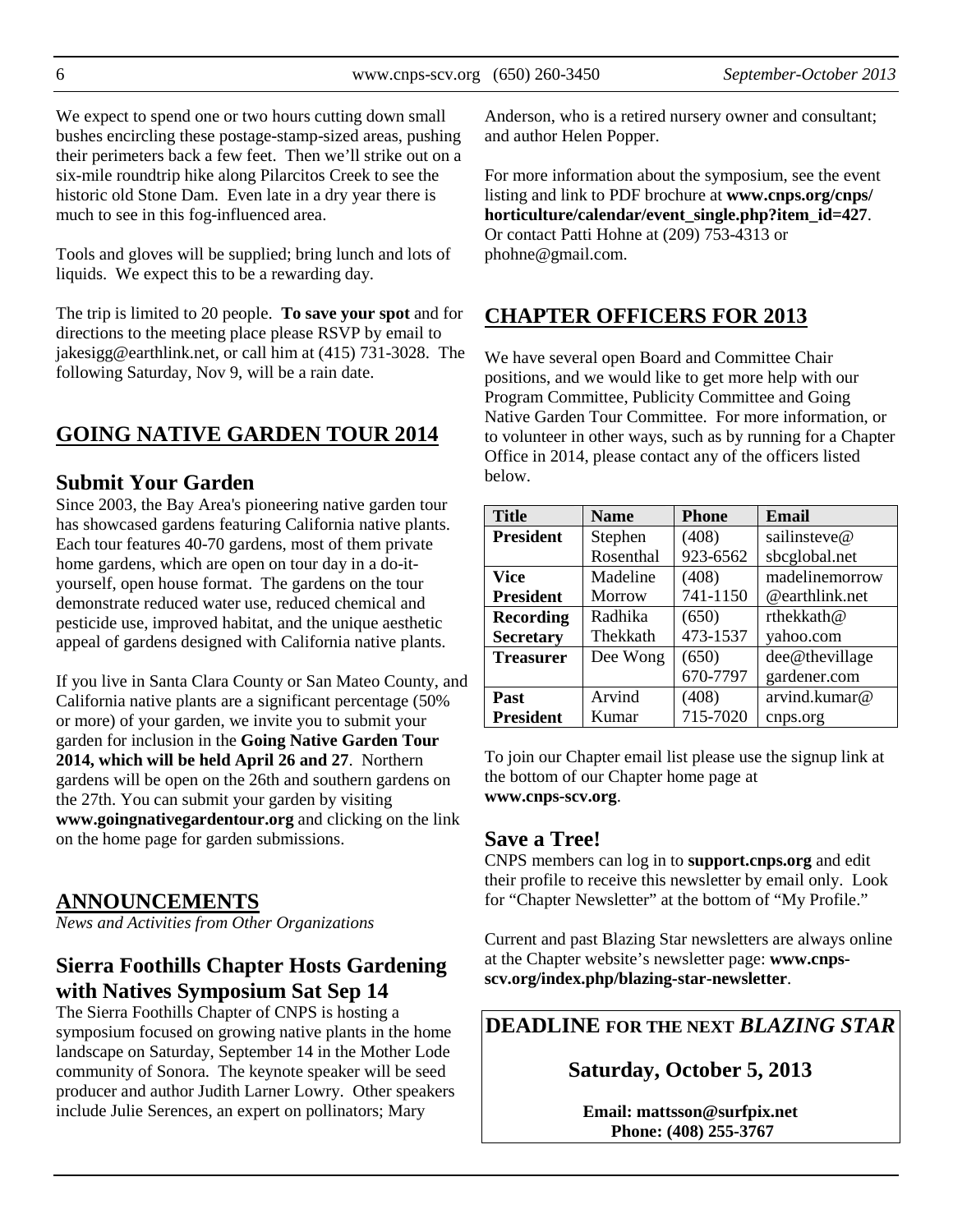**Edgewood County Park and Natural Preserve** 

**Alum Rock Park** 

Invasive removal and

Stephen Rosenthal

restoration at Inspiration Point. 3rd Saturdays (except Apr. & Oct. on 2nd Sat). 8am - noon.

**Volunteers** 

Invasive species removal Friday mornings and Wednesday evenings. For details see page 5 or **edgewood.thinkersrus.net** 

# **ONGOING HABITAT RESTORATION PROJECTS**

Join local volunteers at your favorite parks to help restore habitat for native flora and fauna. Projects include planting California natives, trail maintenance and of course, plenty of pulling weeds! Contact the listed organizers for details.

### **Don Edwards SF Bay National Wildlife Refuge Environmental Education Center in Alviso**

Upland habitat restoration: remove invasives, plant CA natives. Tuesdays 9:30am - 2pm; Garden workdays twice a quarter on Saturdays. **www.fws.gov/refuge/ don\_edwards\_san\_francisco\_bay** and click on "Visit" and "Events Calendar." Genie\_Moore@fws.gov (408) 262-5513 x100

Saturday mornings 10am, winter and spring. Thursday evenings 5:15pm, summer and early fall. Details and sign up: Robin Bayer, Magic. robin@ecomagic.org.

#### **Acterra: Arastradero Preserve in Palo Alto**  Projects include habitat restoration, adopt a plot or stretch of creek to steward, help out at nursery.

Acterra's project locations include **San Francisquito Creek, McClellan Ranch/Blackberry Farm,** 

> **Permanente Creek** (Mountain View), **Redwood Grove** (Los Altos), **Bay Trail** (East Palo Alto) and now **Foothills Park**.

See website for listings & signup link, or contact Stewardship Director Alexv@acterra.org or 650-962-9876 x315 **acterra.org/programs/ stewardship/ get\_involved.html** 

David Tharp

**Lake Cunningham Park's Native Garden** 

sailinsteve@sbcglobal.net. **groups.yahoo.com/group/ alumrockparkvolunteers** 

Tasks include weeding invasive plants, mulching, watering, propagation and planting.

2305 S. White Road, San Jose. Sunday mornings: 9am to 12noon Oct 1 through May 31, or 8am to 11am Jun 1 through Sep 30. Wednesday mornings: contact Susan Sundberg sundberg27@yahoo.com **groups.yahoo.com/group/lakecunninghamvolunteers** 

**Midpeninsula Regional Open Space District**  Projects include weeding, trail repair and fence reconstruction. volunteer@openspace.org or (650) 691- 1200. See website for signup form and calendar: **www.openspace.org/volunteer/ outdoor\_service\_projects.asp** 

#### **Magic - Stanford Dish Oak Habitat Stewardship**

Plant oaks and other native plants; mulch and remove invasive species; water oaks and other new plantings.



OSA volunteers removing weeds at Coyote Ridge

**Santa Clara County Open Space Authority**  Activities include habitat

improvement and land stewardship. Contact Volunteer Programs Supervisor Dana Litwin at volunteer@ openspaceauthority.org or (408) 224-7476 x27 **www.openspaceauthority.org/volunteer/ resourcevolunteers.html** 

#### **Ulistac Natural Area Restoration Workdays**

Watering, weeding, mulching, and planting oaks and native plants in Santa Clara. 1st Saturday and 3rd Sunday mornings each month. 9am - 1pm in summer, 10am - 2pm in winter. ulistac@gmail.com or (408) 482-7608. For updates check **Facebook "Ulistac Natural Area."** 

#### **Edgewood Adopt-A-Highway**

I-280 at Edgewood Road Park & Ride. 1st Saturday or 1st Sunday each month 8:30am. adoptahighwaycoordinator@friendsofedgewood.org or (650) 369-2222. **www.friendsofedgewood.org/adopt-a-highway**